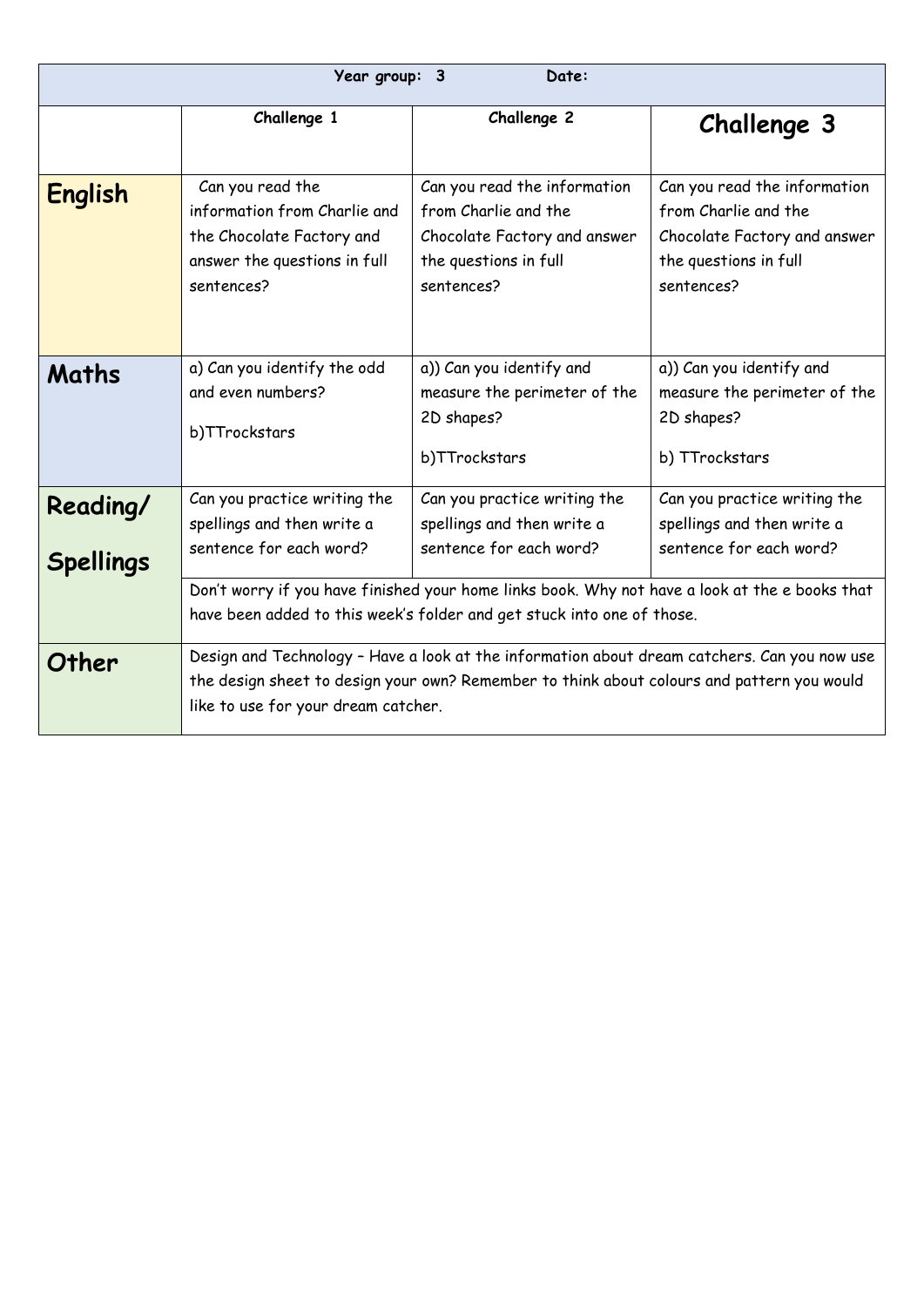#### Challenge | spellings

| Word      | Spell | Spell | Spell |
|-----------|-------|-------|-------|
| because   |       |       |       |
| beautiful |       |       |       |
| children  |       |       |       |
| everybody |       |       |       |
| people    |       |       |       |

<u> 1980 - Jan Samuel Barbara, margaret e populari e populari e populari e populari e populari e populari e popu</u>

Can you write a sentence for each word above?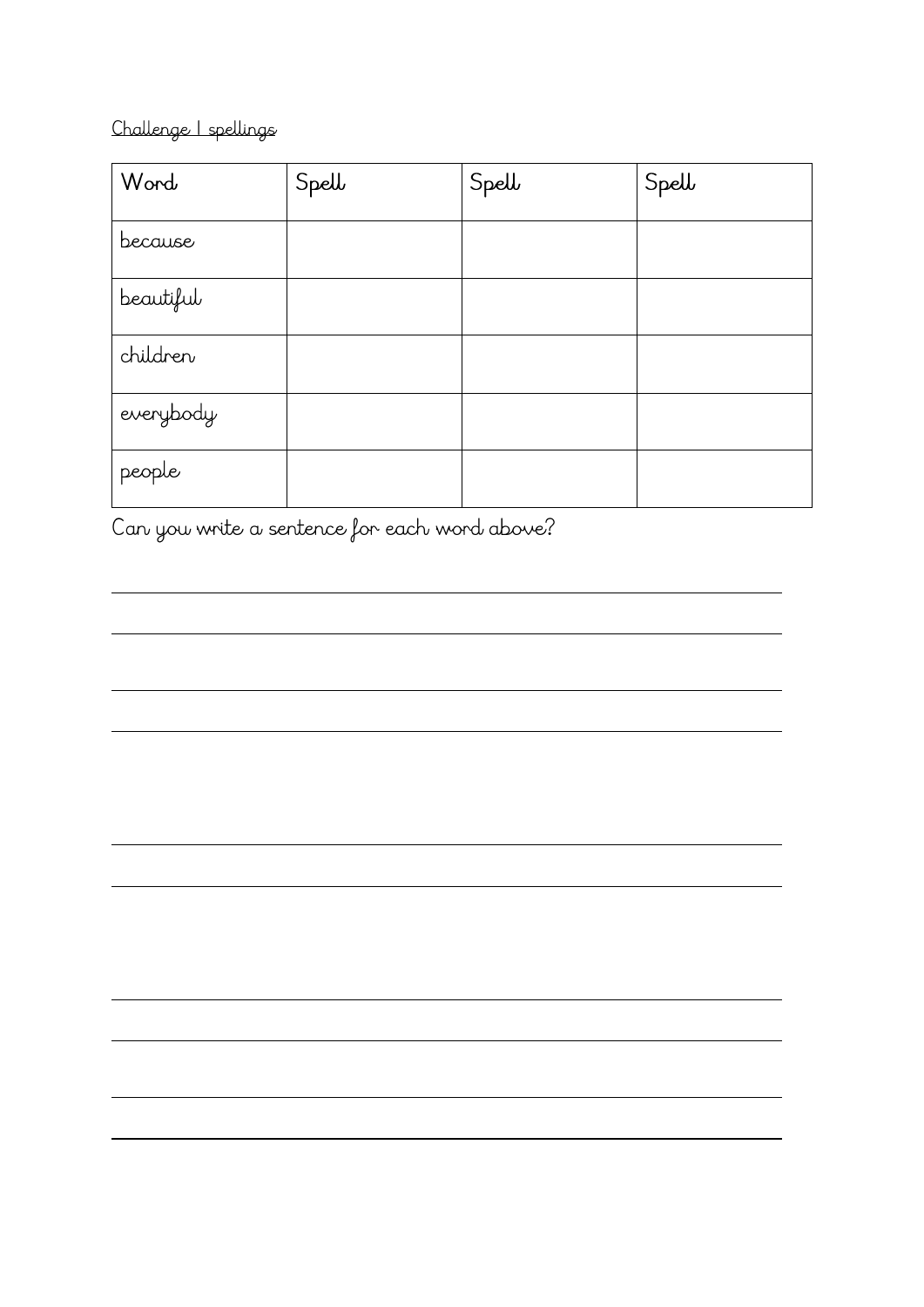# Challenge 2 and 3 spellings

| Word     | Spell | Spell | Spell |
|----------|-------|-------|-------|
| natural  |       |       |       |
| notice   |       |       |       |
| occasion |       |       |       |
| often    |       |       |       |
| opposite |       |       |       |
| ordinary |       |       |       |

Can you write a sentence for each of the spellings above?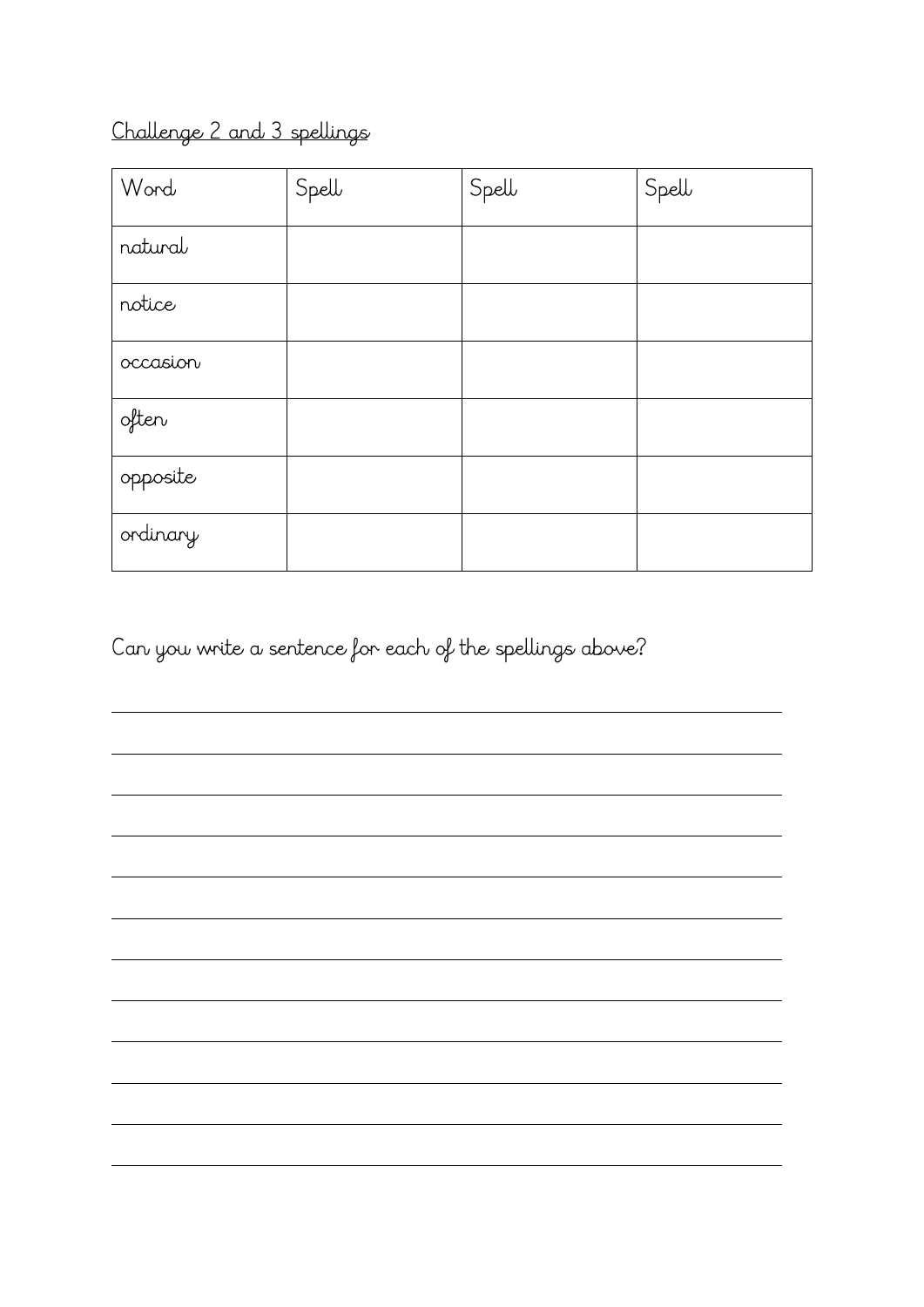## Challenge | English

**He lifted the lid from a huge pot and took a sniff; then he rushed over and dipped a finger into a barrel of sticky yellow stuff and had a taste; then he skipped across to one of the machines and turned half a dozen knobs this way and that; then he peered anxiously through the glass door of a gigantic oven, rubbing his hands and cackling with delight at what he saw inside.** 

- 1. Under line the adjectives.
- 2. Circle the verbs.

3. Which word means looked?

4. Why do you think Mr Wonka skipped across to one of the machines?

\_\_\_\_\_\_\_\_\_\_\_\_\_\_\_\_\_\_\_\_\_\_\_\_\_\_\_\_\_\_\_\_\_\_\_\_\_\_\_

\_\_\_\_\_\_\_\_\_\_\_\_\_\_\_\_\_\_\_\_\_\_\_\_\_\_\_\_\_\_\_\_\_\_\_\_\_\_\_

5. Draw what you think is behind the oven door.

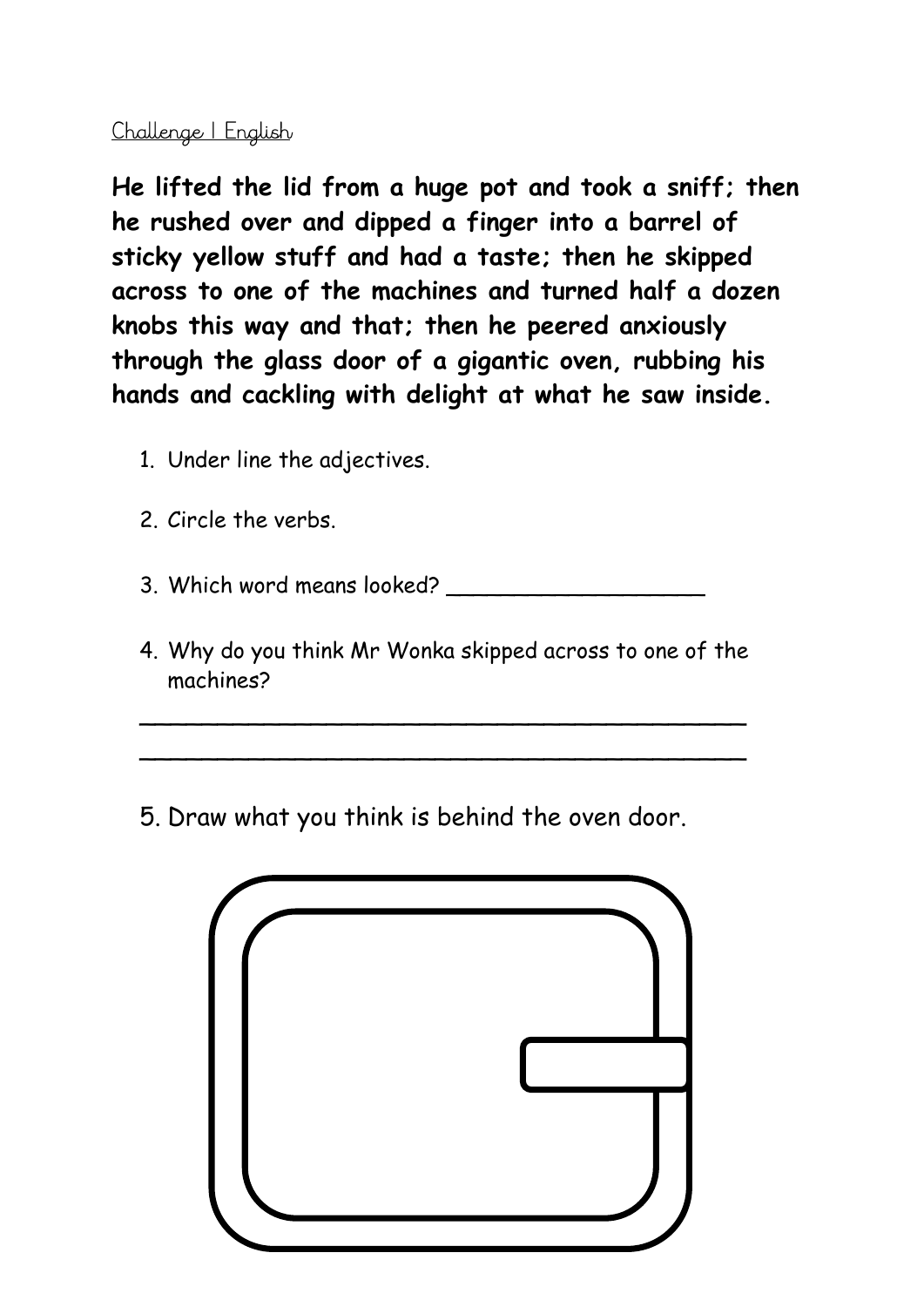#### Challenge 2 English

**Mr Wonka himself had suddenly become even more excited than usual, and anyone could see that this was the room he loved best of all. He lifted the lid from a huge pot and took a sniff; then he rushed over and dipped a finger into a barrel of sticky yellow stuff and had a taste; then he skipped across to one of the machines and turned half a dozen knobs this way and that; then he peered anxiously through the glass door of a gigantic oven, rubbing his hands and cackling with delight at what he saw inside.** 

\_\_\_\_\_\_\_\_\_\_\_\_\_\_\_\_\_\_\_\_\_\_\_\_\_\_\_\_\_\_\_\_\_\_\_\_\_\_\_\_\_\_\_\_\_

\_\_\_\_\_\_\_\_\_\_\_\_\_\_\_\_\_\_\_\_\_\_\_\_\_\_\_\_\_\_\_\_\_\_\_\_\_\_\_\_\_\_\_\_\_

\_\_\_\_\_\_\_\_\_\_\_\_\_\_\_\_\_\_\_\_\_\_\_\_\_\_\_\_\_\_\_\_\_\_\_\_\_\_\_\_\_\_\_\_\_

\_\_\_\_\_\_\_\_\_\_\_\_\_\_\_\_\_\_\_\_\_\_\_\_\_\_\_\_\_\_\_\_\_\_\_\_\_\_\_\_\_\_\_\_\_ \_\_\_\_\_\_\_\_\_\_\_\_\_\_\_\_\_\_\_\_\_\_\_\_\_\_\_\_\_\_\_\_\_\_\_\_\_\_\_\_\_\_\_\_\_

\_\_\_\_\_\_\_\_\_\_\_\_\_\_\_\_\_\_\_\_\_\_\_\_\_\_\_\_\_\_\_\_\_\_\_\_\_\_\_\_\_\_\_\_\_

\_\_\_\_\_\_\_\_\_\_\_\_\_\_\_\_\_\_\_\_\_\_\_\_\_\_\_\_\_\_\_\_\_\_\_\_\_\_\_\_\_\_\_\_\_ \_\_\_\_\_\_\_\_\_\_\_\_\_\_\_\_\_\_\_\_\_\_\_\_\_\_\_\_\_\_\_\_\_\_\_\_\_\_\_\_\_\_\_\_\_

- 1. Underline the verbs.
- 2. How did Mr Wonka feel in this room?
- 3. What did he taste?
- 4. How was the pot described?
- 5. Why do you think Mr Wonka skipped across to one of the machines?
- 6. What does anxiously mean?
- 7. What do you think was inside the oven? Why?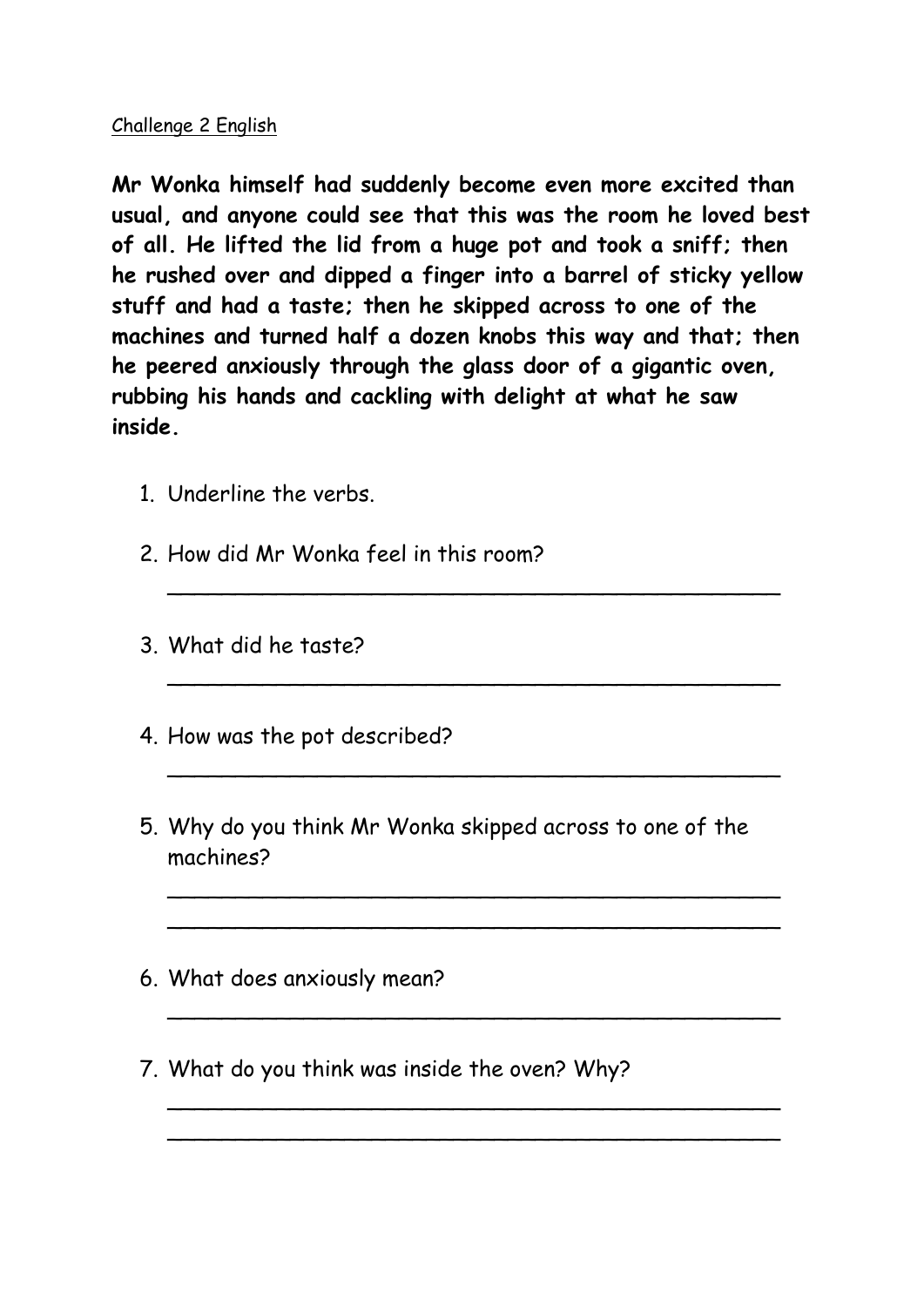#### Challenge 3 English

**Charlie Bucket stared around the gigantic room in which he now found himself. The place was like a witch's kitchen! All about him black metal pots were boiling and bubbling on huge stoves, and kettles were hissing and pans were sizzling, and strange iron machines were clanking and spluttering, and there were pipes running all over the ceiling and walls, and the whole place was filled with smoke and steam and delicious rich smells. Mr Wonka himself had suddenly become even more excited than usual, and anyone could see that this was the room he loved best of all. He was hopping about among the saucepans and the machines like a child among his Christmas presents, not knowing which thing to look at first. He lifted the lid from a huge pot and took a sniff; then he rushed over and dipped a finger into a barrel of sticky yellow stuff and had a taste; then he skipped across to one of the machines and turned half a dozen knobs this way and that; then he peered anxiously through the glass door of a gigantic oven, rubbing his hands and cackling with delight at what he saw inside. Then he ran over to another machine, a small shiny affair that kept going phut-phut-phut-phut-phut, and every time it went phut, a large green marble dropped out of it into a basket on the floor.**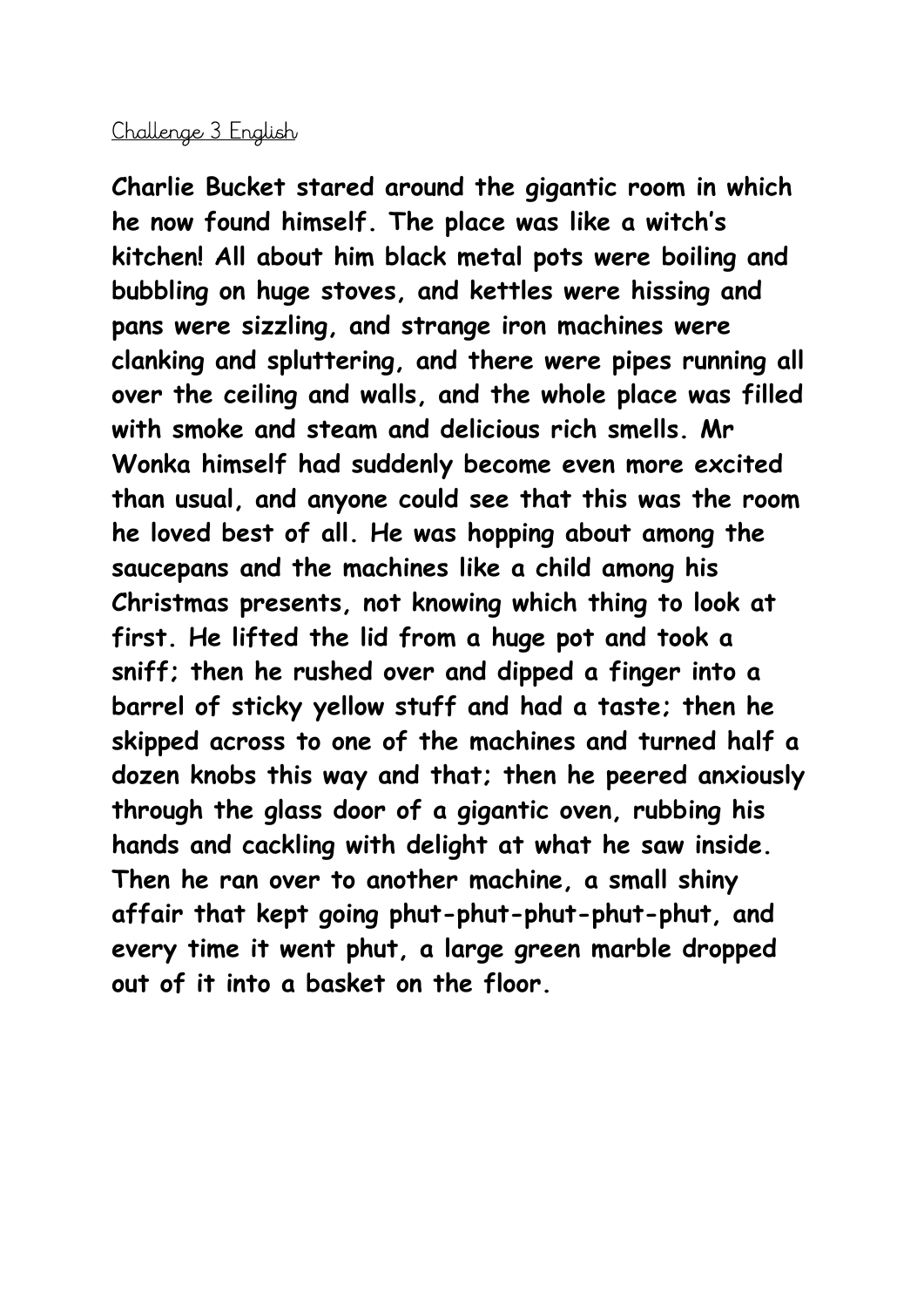#### Challenge 3 English continued

- 1. Underline the verbs.
- 2. Highlight the simile.
- 3. How did Charlie feel when he was looking around the room? How do you know this?

\_\_\_\_\_\_\_\_\_\_\_\_\_\_\_\_\_\_\_\_\_\_\_\_\_\_\_\_\_\_\_\_\_\_\_\_\_\_\_\_\_\_\_\_\_ \_\_\_\_\_\_\_\_\_\_\_\_\_\_\_\_\_\_\_\_\_\_\_\_\_\_\_\_\_\_\_\_\_\_\_\_\_\_\_\_\_\_\_\_\_ \_\_\_\_\_\_\_\_\_\_\_\_\_\_\_\_\_\_\_\_\_\_\_\_\_\_\_\_\_\_\_\_\_\_\_\_\_\_\_\_\_\_\_\_\_

\_\_\_\_\_\_\_\_\_\_\_\_\_\_\_\_\_\_\_\_\_\_\_\_\_\_\_\_\_\_\_\_\_\_\_\_\_\_\_\_\_\_\_\_\_

\_\_\_\_\_\_\_\_\_\_\_\_\_\_\_\_\_\_\_\_\_\_\_\_\_\_\_\_\_\_\_\_\_\_\_\_\_\_\_\_\_\_\_\_\_

\_\_\_\_\_\_\_\_\_\_\_\_\_\_\_\_\_\_\_\_\_\_\_\_\_\_\_\_\_\_\_\_\_\_\_\_\_\_\_\_\_\_\_\_\_ \_\_\_\_\_\_\_\_\_\_\_\_\_\_\_\_\_\_\_\_\_\_\_\_\_\_\_\_\_\_\_\_\_\_\_\_\_\_\_\_\_\_\_\_\_

- 4. What does anxiously mean?
- 5. Which words tell you that the machines were noisy?
- 6. How would you feel walking into that room? Explain your answer.
- 7. Use a dictionary to find the definition of these words delicious dozen \_\_\_\_\_\_\_\_\_\_\_\_\_\_\_\_\_\_\_\_\_\_\_\_\_\_\_\_\_\_\_\_ gigantic \_\_\_\_\_\_\_\_\_\_\_\_\_\_\_\_\_\_\_\_\_\_\_\_\_\_\_\_\_\_\_\_
- 8. Using a thesaurus, could you find better words for large <u>\_\_\_\_\_\_\_\_\_\_\_\_\_\_\_\_\_\_\_\_\_\_\_\_\_</u>  $\lvert \text{oved} \rvert$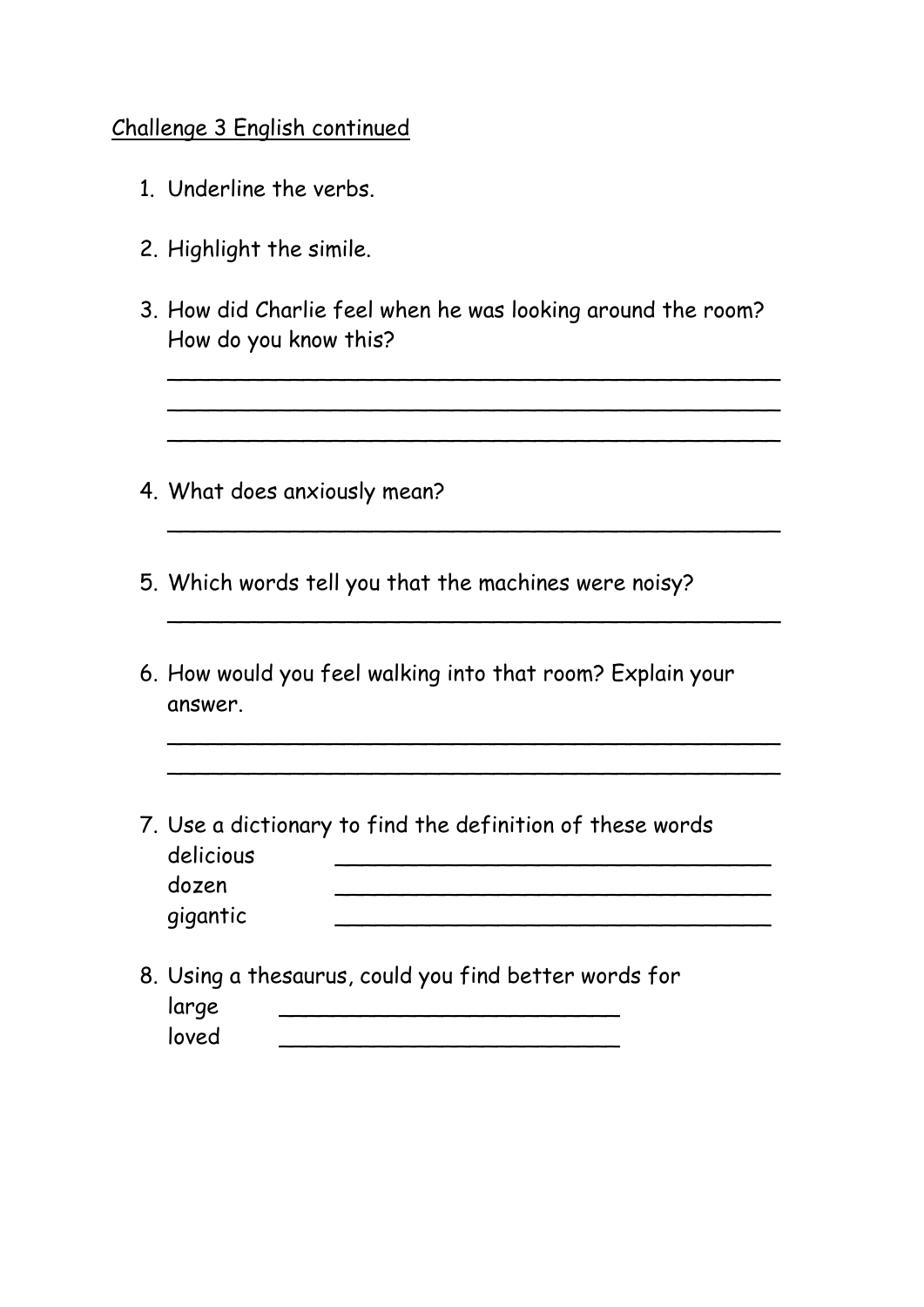#### Challenge 3 English continued

9. Why do you think the author used the simile?

10. Could you change the simile?

'He was hopping about among the saucepans and the machines like a

\_\_\_\_\_\_\_\_\_\_\_\_\_\_\_\_\_\_\_\_\_\_\_\_\_\_\_\_\_\_\_\_\_\_\_\_\_\_\_\_\_\_\_\_\_

\_\_\_\_\_\_\_\_\_\_\_\_\_\_\_\_\_\_\_\_\_\_\_\_\_\_\_\_\_\_\_\_\_\_\_\_\_\_\_\_\_\_\_\_\_ \_\_\_\_\_\_\_\_\_\_\_\_\_\_\_\_\_\_\_\_\_\_\_\_\_\_\_\_\_\_\_\_\_\_\_\_\_\_\_\_\_\_\_\_\_ \_\_\_\_\_\_\_\_\_\_\_\_\_\_\_\_\_\_\_\_\_\_\_\_\_\_\_\_\_\_\_\_\_\_\_\_\_\_\_\_\_\_\_\_\_

## **Extension**

**All about him black metal pots were boiling and bubbling on huge stoves, and kettles were hissing and pans were sizzling, and strange iron machines were clanking and spluttering, and there were pipes running all over the ceiling and walls, and the whole place was filled with smoke and steam and delicious rich smells.**

Draw a picture of the room using the description above.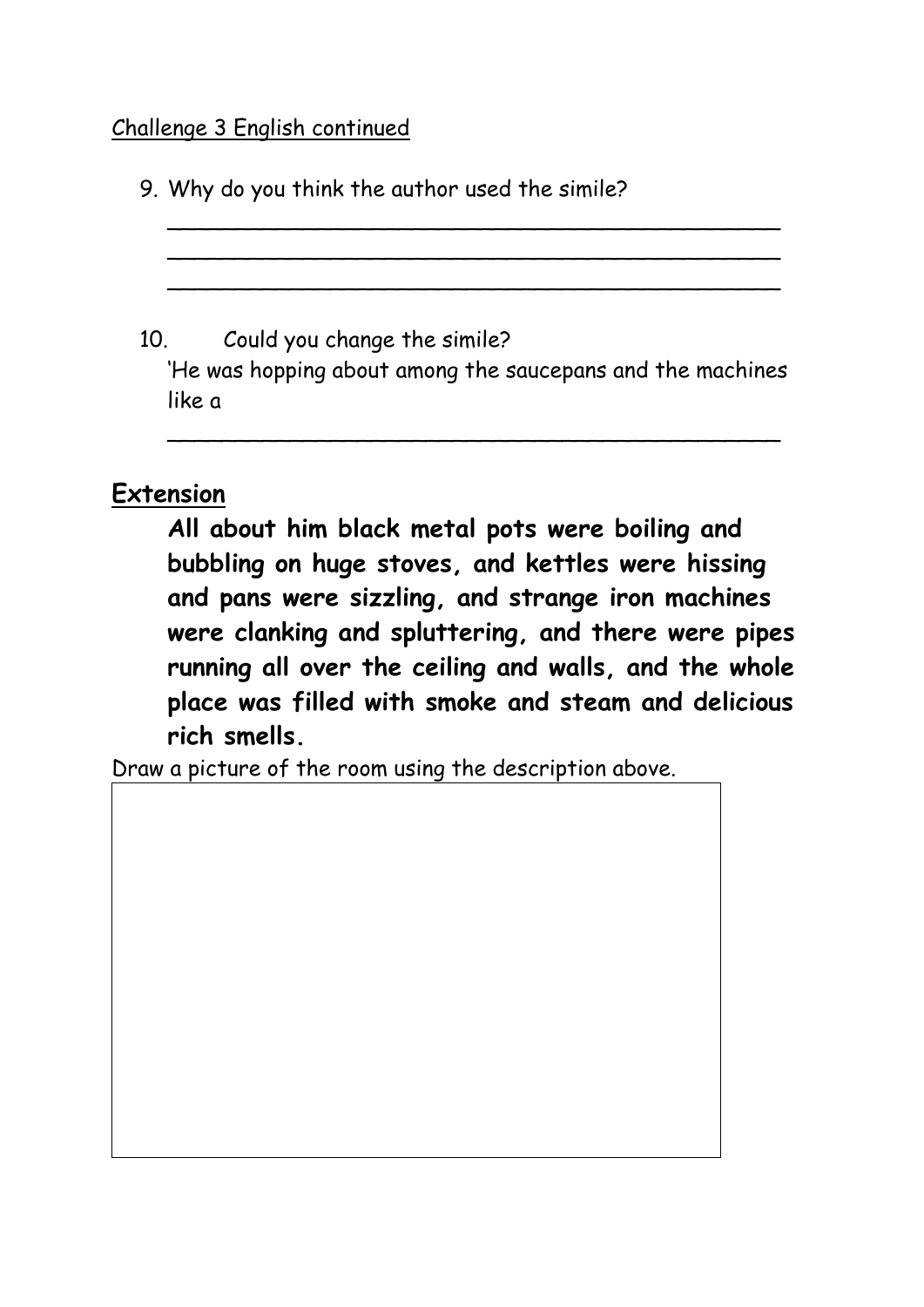#### Challenge | Maths

#### Odd and even numbers

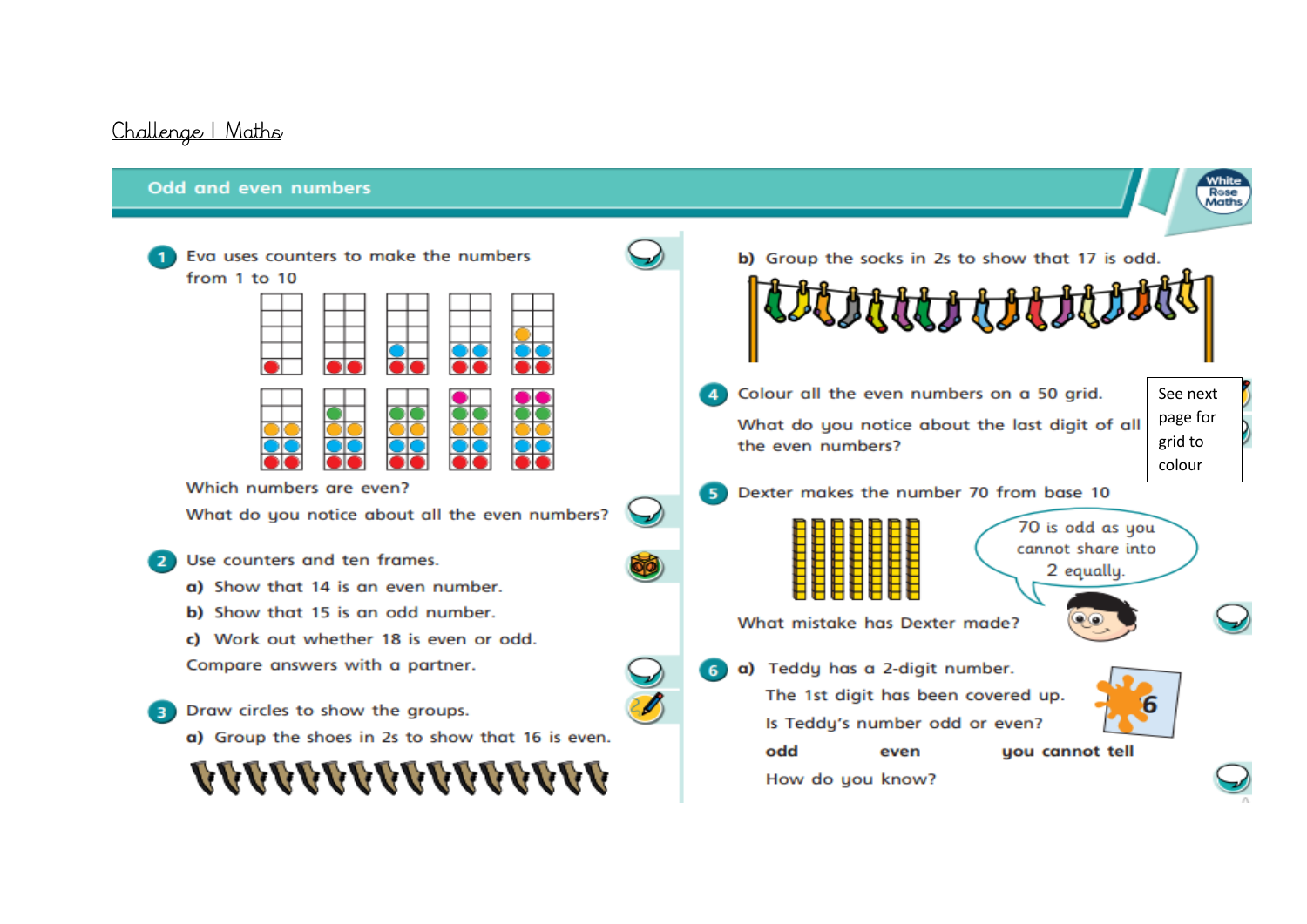Challenge | number grid for question 4

|                                                 |                                                              | Minibeast Number Grid S |  |  |
|-------------------------------------------------|--------------------------------------------------------------|-------------------------|--|--|
|                                                 | $2 \mid 3 \mid 4 \mid 5 \mid 6 \mid 7 \mid 8 \mid 9 \mid 10$ |                         |  |  |
| 11   12   13   14   15   16   17   18   19   20 |                                                              |                         |  |  |
| 21 22 23 24 25 26 27 28 29 30                   |                                                              |                         |  |  |
| 31 32 33 34 35 36 37 38 39 40                   |                                                              |                         |  |  |
| 41 42 43 44 45 46 47 48 49 50                   |                                                              |                         |  |  |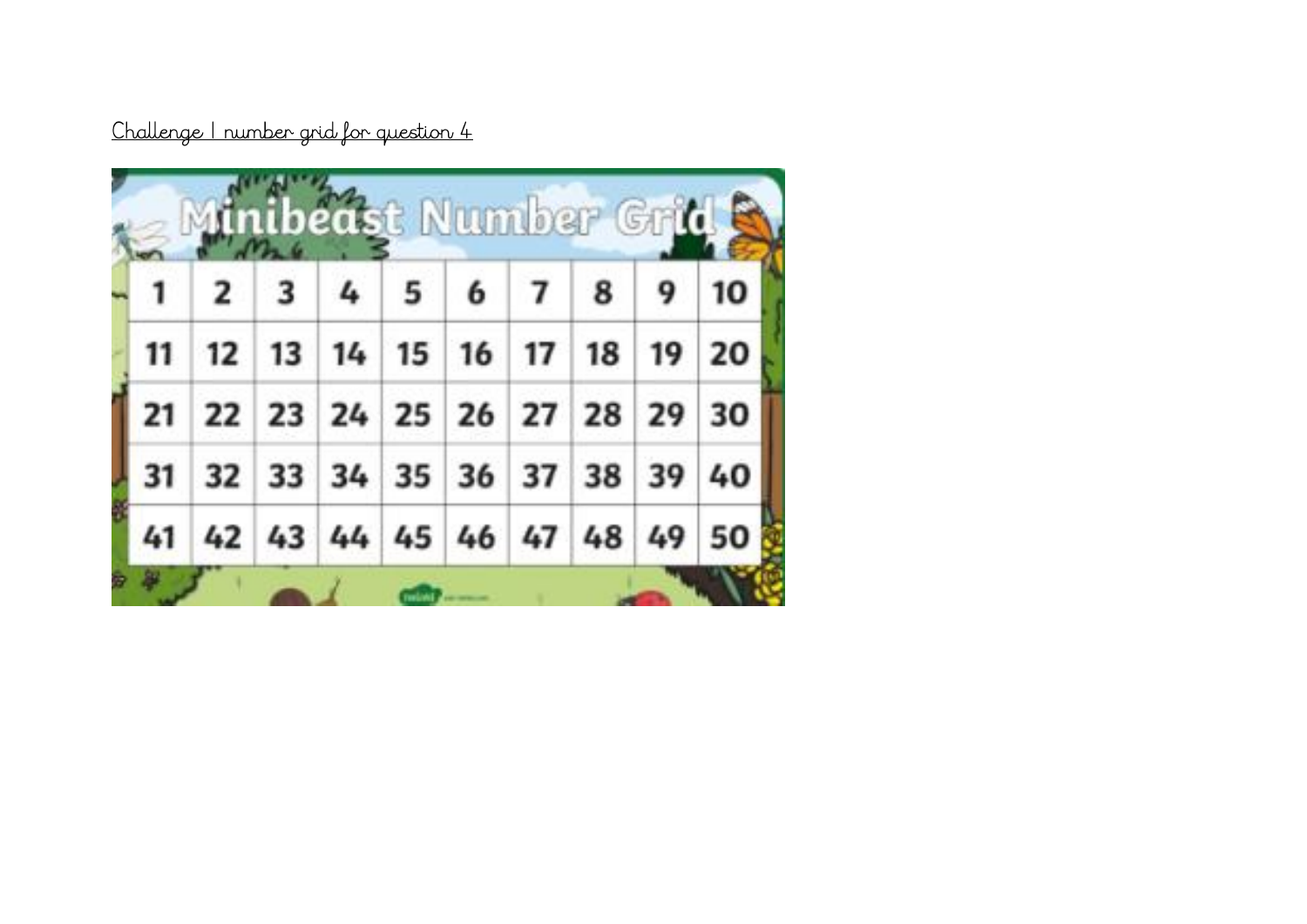Challenge 2 and 3 Maths help

How to measure the perimeter of a shape?

The perimeter is the length of the outside of the shape,



 $7 + 7 + 3 + 3 = 20$  cm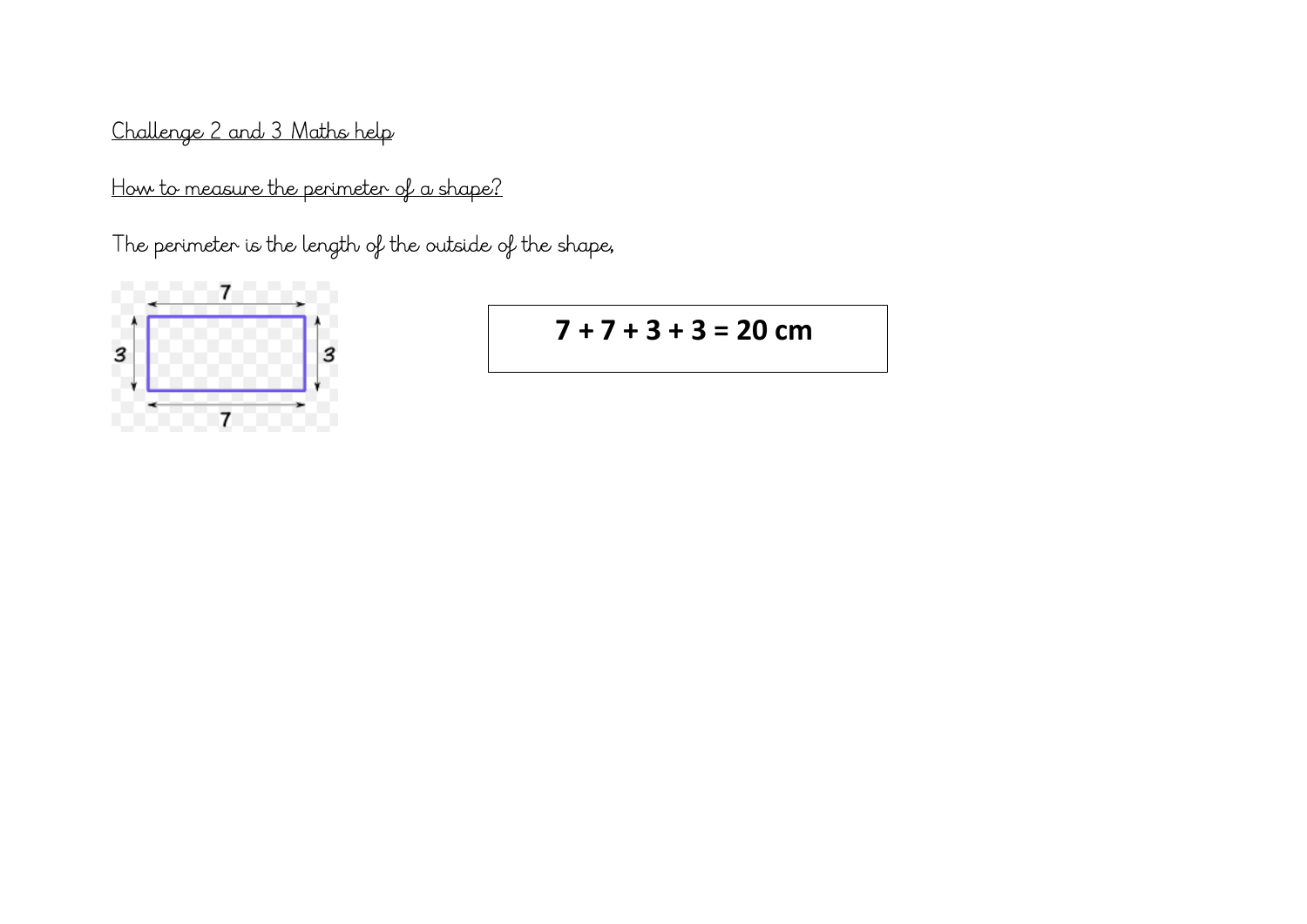# Challenge 2 Maths

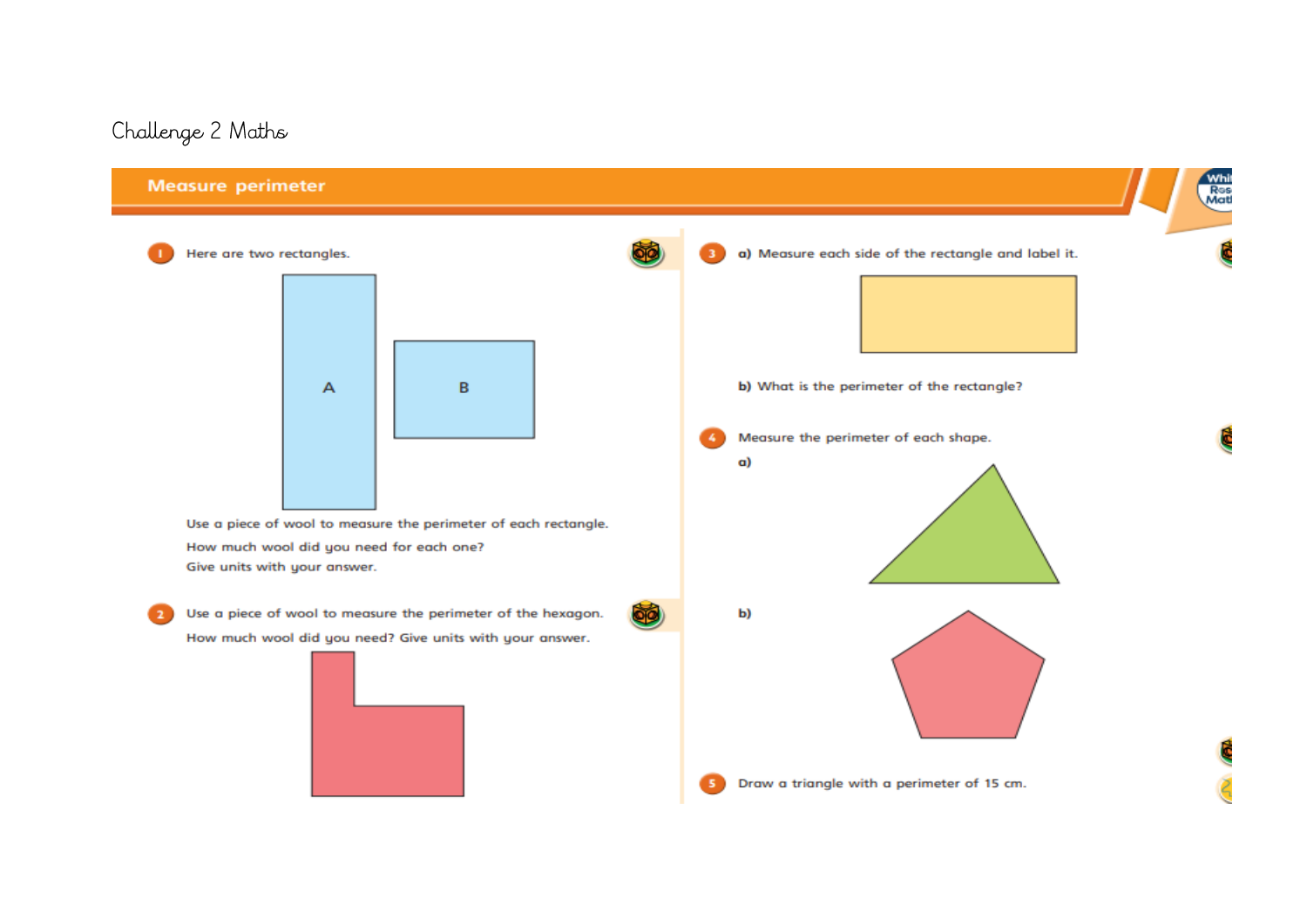## Challenge 3 Maths

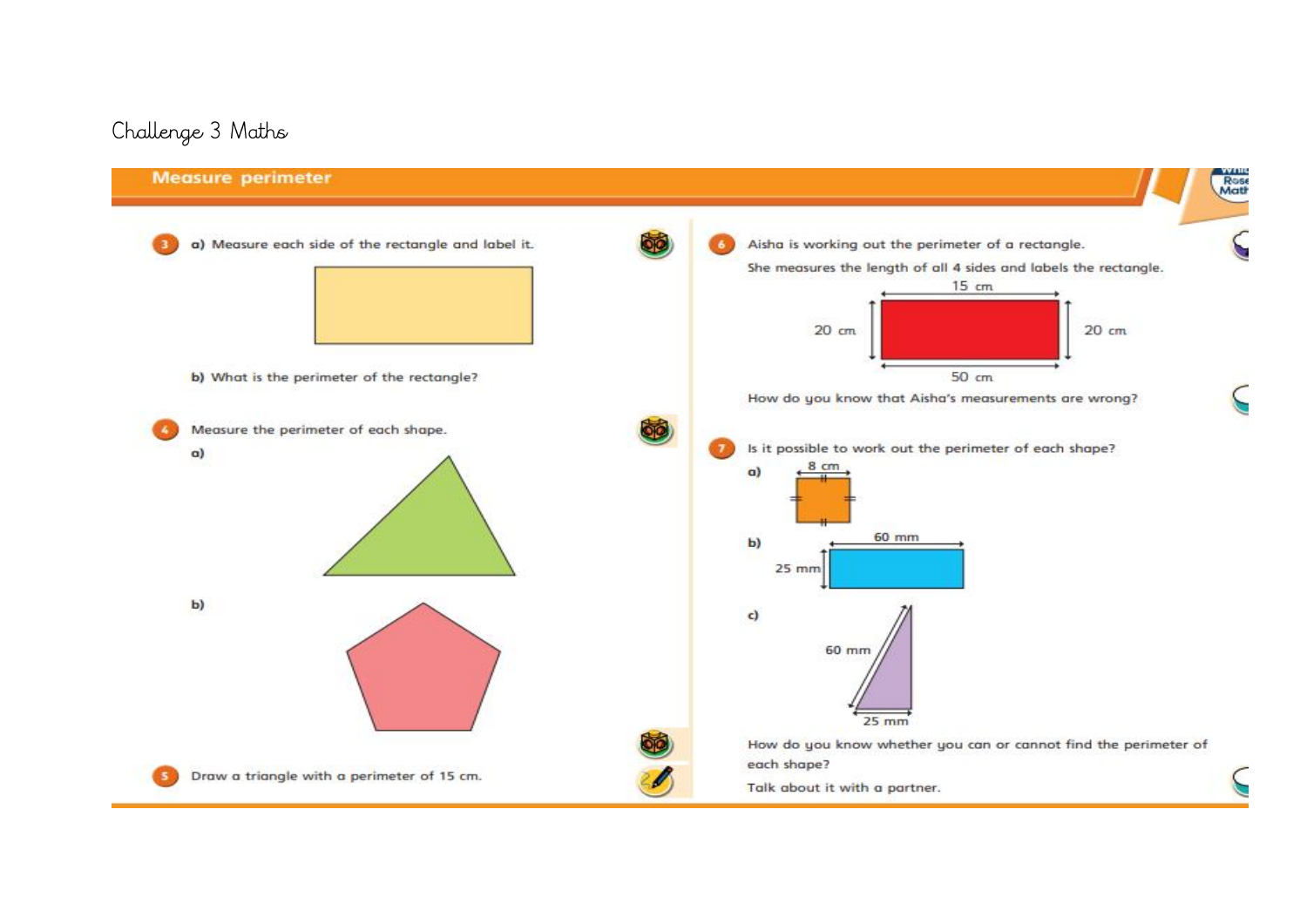Art and design